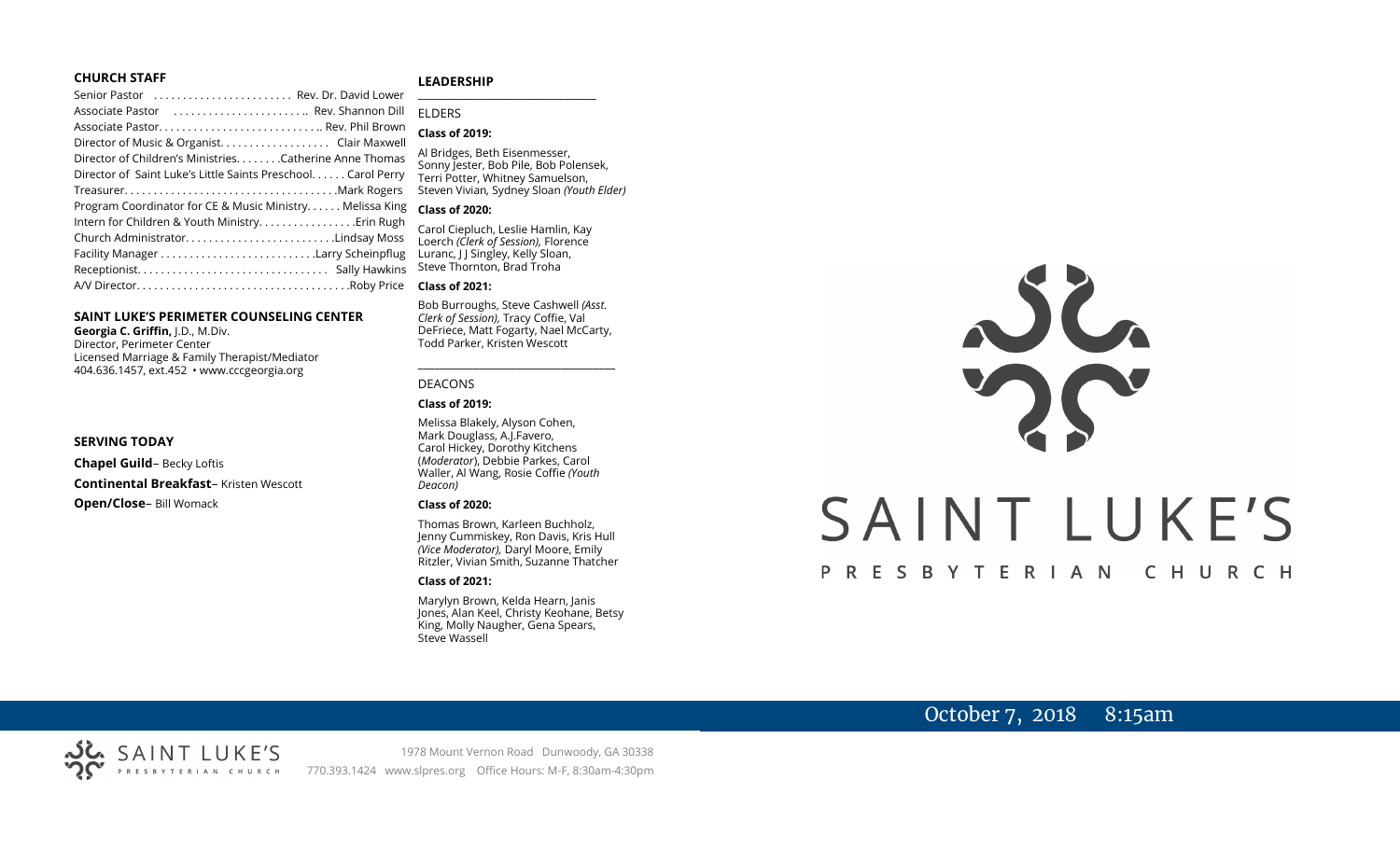

1978 Mount Vernon Road • Dunwoody, Georgia 30338 770.393.1424 • www.slpres.org

#### **October 7, 2018**  World Communion Sunday

#### **Liturgical Color:** White

*Liturgical colors can orient us to the season of the church year and help to engage the sense of sight in worship. White is used for Communion Sunday.*

# **SUNDAY SCHEDULE**

8:15am Chapel Communion Service 9:15am Sunday School 10:30am Sanctuary Worship Service *Nursery available at all services and Sunday School.* 

# MISSION

Responding to God's call and empowered by the Holy Spirit, we invite all to join us in knowing, serving, and sharing Jesus Christ here and around the world.

# VISION

To be a beacon of faith, hope, and love– every member an active disciple in Christ's ministry.

**WELCOME, GUESTS!**  We are delighted you are worshipping with us.

**DURING** the Welcome, please print the requested information on the Friendship Pad and pass the Friendship Pad down the pew.

**AFTER** the worship service, please join us outside the Chapel where our Pastors will be available to answer questions and provide you with a loaf of freshly-baked bread.

**FOR MORE** information about our programs, ministries or membership, please contact one of our Pastors at 770.393.1424, or visit our website: slpres.org.

# **THAT ALL MAY WORSHIP**

**ASSISTIVE** hearing devices, large print hymnals, large print bulletins and back cushions are available. Please contact an usher for further assistance.  $\Box$ 

**CHILDREN** are a precious part of our church family, and we welcome them in worship. Worship notebooks and tactile activities are available on the table just outside the Chapel doors. For your convenience, there is a Family Restroom located in the administrative office's hallway, on the first floor, near the main lobby.

**HAVE YOU LOGGED ON TO REALM?** — We have a new database and we need you to log in! Why? So we have your most up-to-date information! You can access realm at: [https://onrealm.org,](https://onrealm.org) or by going to the member login tab at the top of our website. If you are a previous user of the former system you should be able to log in using the same credentials as before: your primary email account and your password. (Some previous passwords may not have the correct amount of digits and may need to be reset.) If you don't remember your password you can use the password reset function that is present on the login screen. If you have difficulty or if you are a  $1<sup>st</sup>$  time user of our online services then send an email to [realm@slpres.org](mailto:realm@slpres.org) and someone will respond and help you.

**BULLETIN/HIGHLIGHTS DEADLINE—Please** submit all information for the bulletin and/or Highlights on Monday. Announcements are reviewed by staff on Tuesdays and will be edited for space and content.

### **ALL-CHURCH BREAKFAST PREPARED BY SAINT LUKE'S MEN ON SATURDAY,**

**OCTOBER 13 AT 8 AM—** Come enjoy a delicious breakfast while learning about some of the most important work being done in Atlanta to combat poverty and homelessness. Saint Luke's will welcome Brad Schweers, the Executive Director of Intown Collaborative Ministries (ICM), whose mission is "to prevent and reverse homelessness and hunger in Intown Atlanta by building a healthy community through caring relationships and transformed lives." ICM continues to work with and support those who used to be housed at the Journey Men's Shelter, Saint Luke's longstanding partner until the shelter closed last year. Come join us for this important opportunity to hear from one of the city's most successful advocates for the city's most vulnerable citizens about what is being done to eradicate homelessness and how we can help! Help us make sure we make enough breakfast by RSVPing to Bob Schultz, [bobschultz9@icloud.com.](mailto:bobschultz9@icloud.com)

#### **SAINT LUKE'S UPCOMING EVENTS MARK YOUR CALENDAR**

- Saturday, October 13 All-Church Breakfast prepared by Saint Luke's Men, *featuring Brad Schweers, the Executive Director of Intown Collaborative Ministries*
- Sunday, October 14 Pernoshal Park Picnic & Blessing of the Pets
- Sunday, October 28 Trunk-N-Treat
- Sunday, November 11 Celebrate the Arts, Family Promise Benefit Concert
- Sunday, November 18 City of Dunwoody, Electronics Recycling Event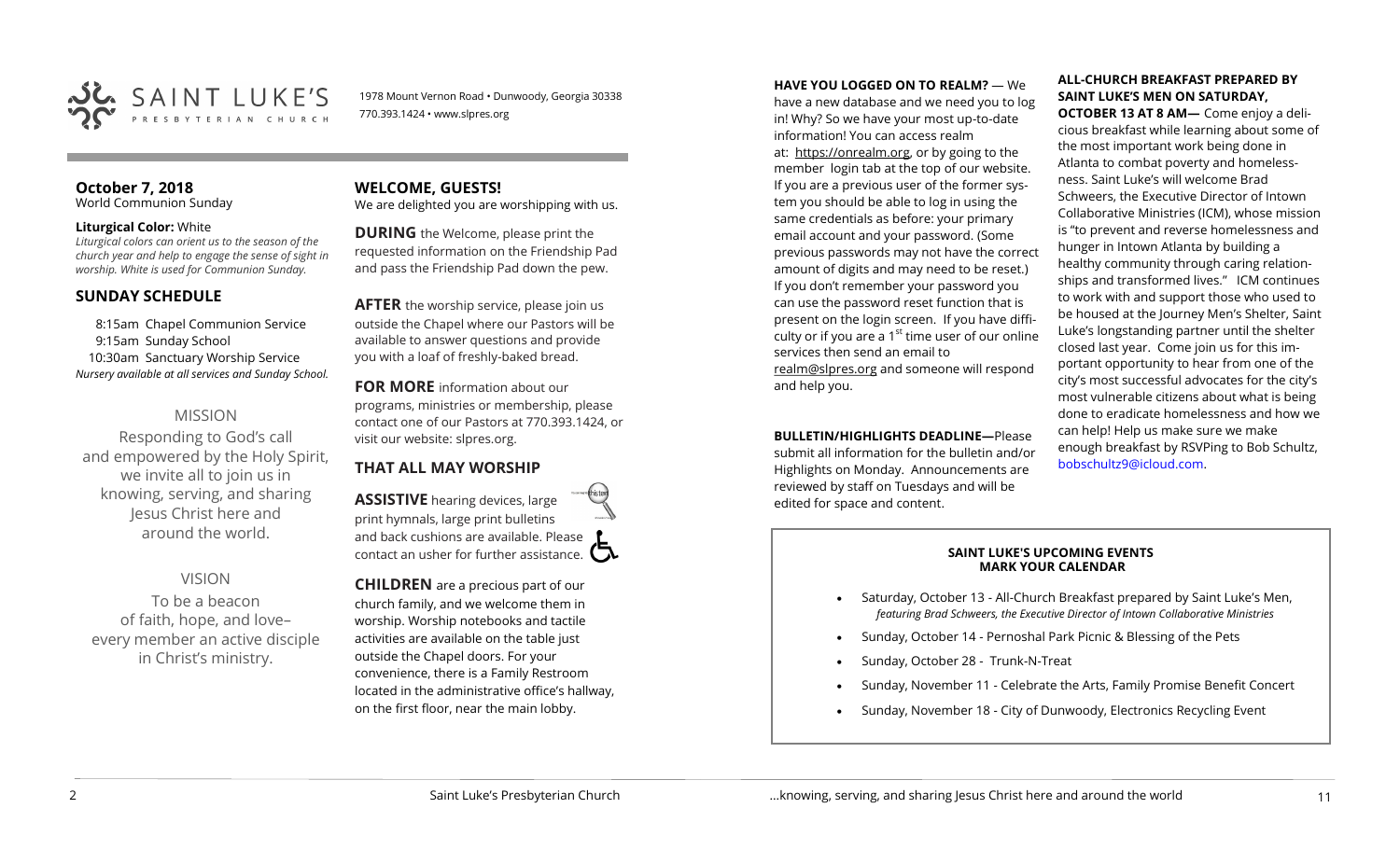# ADULT MINISTRY

**Shannon Dill shannondill@slpres.org / 770.393.1424 ext. 229**   $\_$  ,  $\_$  ,  $\_$  ,  $\_$  ,  $\_$  ,  $\_$  ,  $\_$  ,  $\_$  ,  $\_$  ,  $\_$  ,  $\_$  ,  $\_$  ,  $\_$  ,  $\_$  ,  $\_$  ,  $\_$  ,  $\_$  ,  $\_$  ,  $\_$ 

# **ADULT SUNDAY SCHOOL**

Individual classes have begun. Please see the website for a full description of each class. (http://slpres.org/program-ministries/adult-ministry/sunday-school)

Faith Foundations: Room 232 House to House: Room 203 Seasons of the Spirit: Room 231/233 Soul Food: Room 234/236

#### **FRIDAY MORNING MEN'S BIBLE STUDY**

Fellowship and Bible study every Friday from 6:40-8am in the Parlor with Dan Joyce.

#### **BIBLE STUDY: "WAYFARERS"**

Come join David, Shannon or Phil as this week's preacher leads a study of the scripture for the upcoming Sunday's worship. Meet on Wednesdays at 10am in the church library.

# MUSIC MINISTRY

**Clair Maxwell clairmaxwell@slpres.org / 770.393.1424 ext. 227**   $\_$  ,  $\_$  ,  $\_$  ,  $\_$  ,  $\_$  ,  $\_$  ,  $\_$  ,  $\_$  ,  $\_$  ,  $\_$  ,  $\_$  ,  $\_$  ,  $\_$  ,  $\_$  ,  $\_$  ,  $\_$  ,  $\_$  ,  $\_$  ,  $\_$ 

#### **THE CHOIR NEEDS YOU**

YOU should be in a choir this fall! Choirs are fun opportunities for: getting to know other church members, growing in your personal knowledge and faith, and enhancing your worship experience. Contact Clair about more information on one of our choirs.

# **In Preparation for Worship**

"The essence of the beautiful is unity in variety."

*- Felix Mendelssohn*

### **Prelude**

# **Welcome and Announcements**

*If you are new to Saint Luke's today, welcome, we are so glad you are here! We have a gift of fresh bread we would love to give to you as a token of our gratitude. Please introduce yourself after worship to receive your welcome gift.*

*Please take the time now to fill out the Friendship Pads situated at the end of each pew. Write down your names and pass the pad down the pew, so that you may greet your pew neighbors by name and that we may know you are here.*

# **Call to Worship\***

- Leader: We have come together to praise God, from whom all blessings flow.
- People: **The firmament, the covering of earth and seas, is the roof of our sanctuary.**
- Leader: And so, we dwell in the house of God all the days of our lives as one people.
- People: **We will sing songs of praise and give thanks for God's steadfast hope in us.**
- Leader: We will gather at your table together and remember our unity in our variety.
- **People: Let everyone that breathes worship and praise God together!**

# **Opening Hymn #509\*** All Who Hunger, Gather Gladly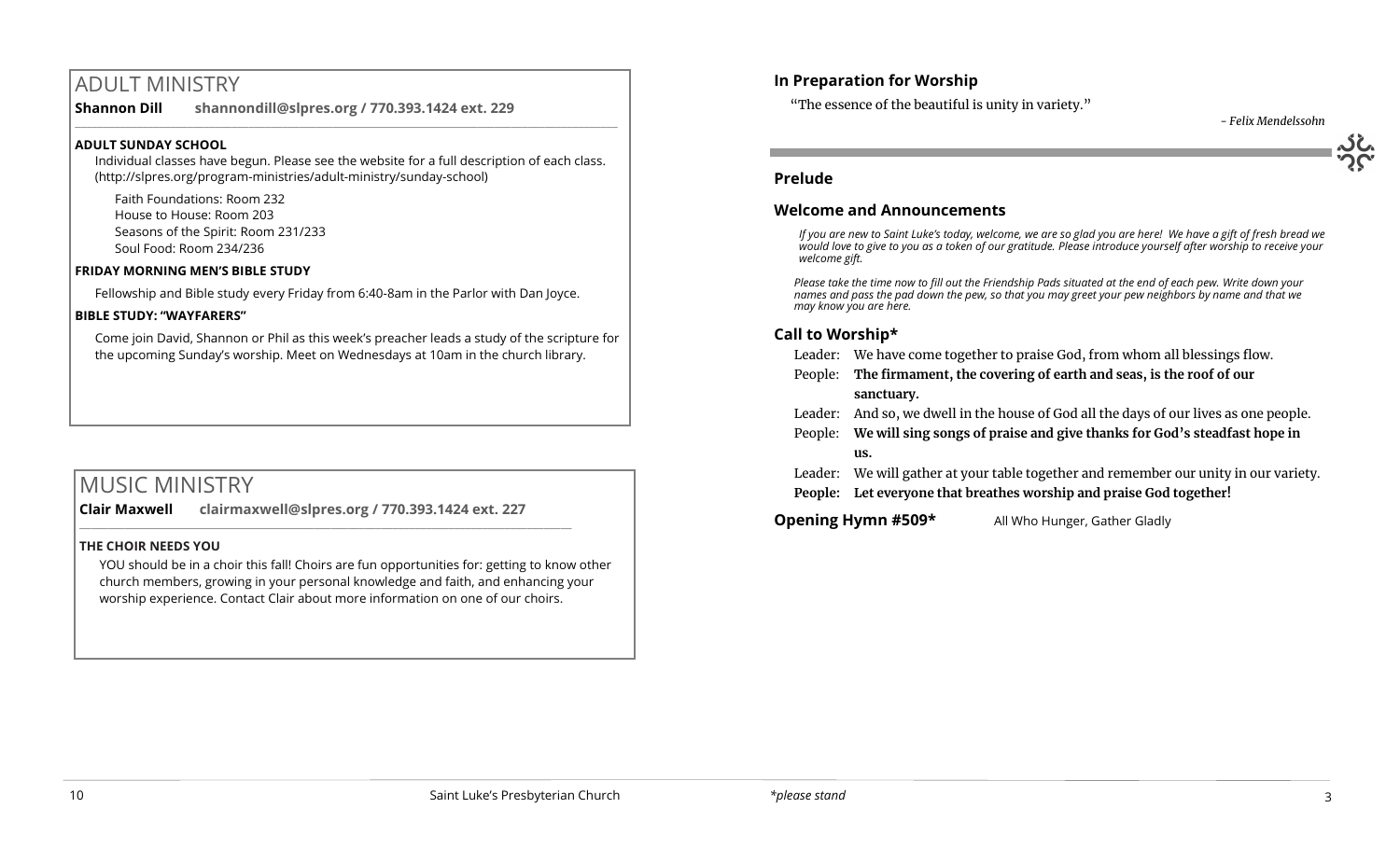# **Prayer of the Day\***

**Holy God, We know from the world all the good you have made. In the world's variety of people and race and culture and language and custom, there is beauty and wonder. We know from Jesus all You still yearn for. He prayed that we might be one – one in spirit, one in mission, one in humility and honor before You. He invited all to the common table at which we can taste and see Your generous love. Give us minds big enough to accept and celebrate our differences. Give us hearts big enough to love Your children everywhere. We thank You for setting a table and making a world with space enough for us all! Amen.**

**Song of Praise #585\*** Glory to God

# **Prayer for Illumination**

# **Scripture Reading** Exodus 20:1-17, *page 66 of the Old Testament*

Leader: The Word of the Lord.

**People: Gracias a Dios. (Spanish) Grâce à Dieu. (French) Gǎnxiè shàngdì. (Chinese) Bhagavaan ka shukra hai. (Hindu) Hamd Alla. (Arabic) Asante Mungu. (Swahili)**

**Thanks be to God.**

**Tell Us Our Story Example 20 and Story** *Existence Complete Complete Complete Complete Complete Complete Complete* 

*Children are always welcome to stay in worship. If preferred, parents may take their child(ren) to child care in Room 114.*

**Sermon** "Showing Steadfast Love" Phil Brown

# YOUTH MINISTRY

**Phil Brown philbrown@slpres.org / 770.393.1424 ext. 238** 

\_\_\_\_\_\_\_\_\_\_\_\_\_\_\_\_\_\_\_\_\_\_\_\_\_\_\_\_\_\_\_\_\_\_\_\_\_\_\_\_\_\_\_\_\_\_\_\_\_\_\_\_\_\_\_\_\_\_\_\_\_\_\_\_\_\_\_\_\_\_\_\_\_\_\_\_\_\_\_\_\_\_\_\_\_\_\_

#### **HERE'S WHAT'S COMING UP IN YOUTH MINISTRY:**

#### **OCTOBER 7th**

**Sunday School:** We will meet upstairs in the youth room at **9:15am Pinball:** We will be heading out after 10:30am worship to play some pinball and eat some pizza. Register at slpres.org. Parents, if you can drive, register as an adult.

# **OCTOBER 14th**

**Sunday School:** Meet at **9:15am** in the lobby to head to breakfast. Bring money. **Blessing of the Pets: 5:00 pm** at Pernoshal Park in Dunwoody. Family picnic to follow. Bring your own food. No regular youth group that evening.

# **SAVE THE DATE: JANUARY 2-5, 2019, MONTREAT COLLEGE CONFERENCE**

Calling all college students! For more information or to register, go to slpres.org.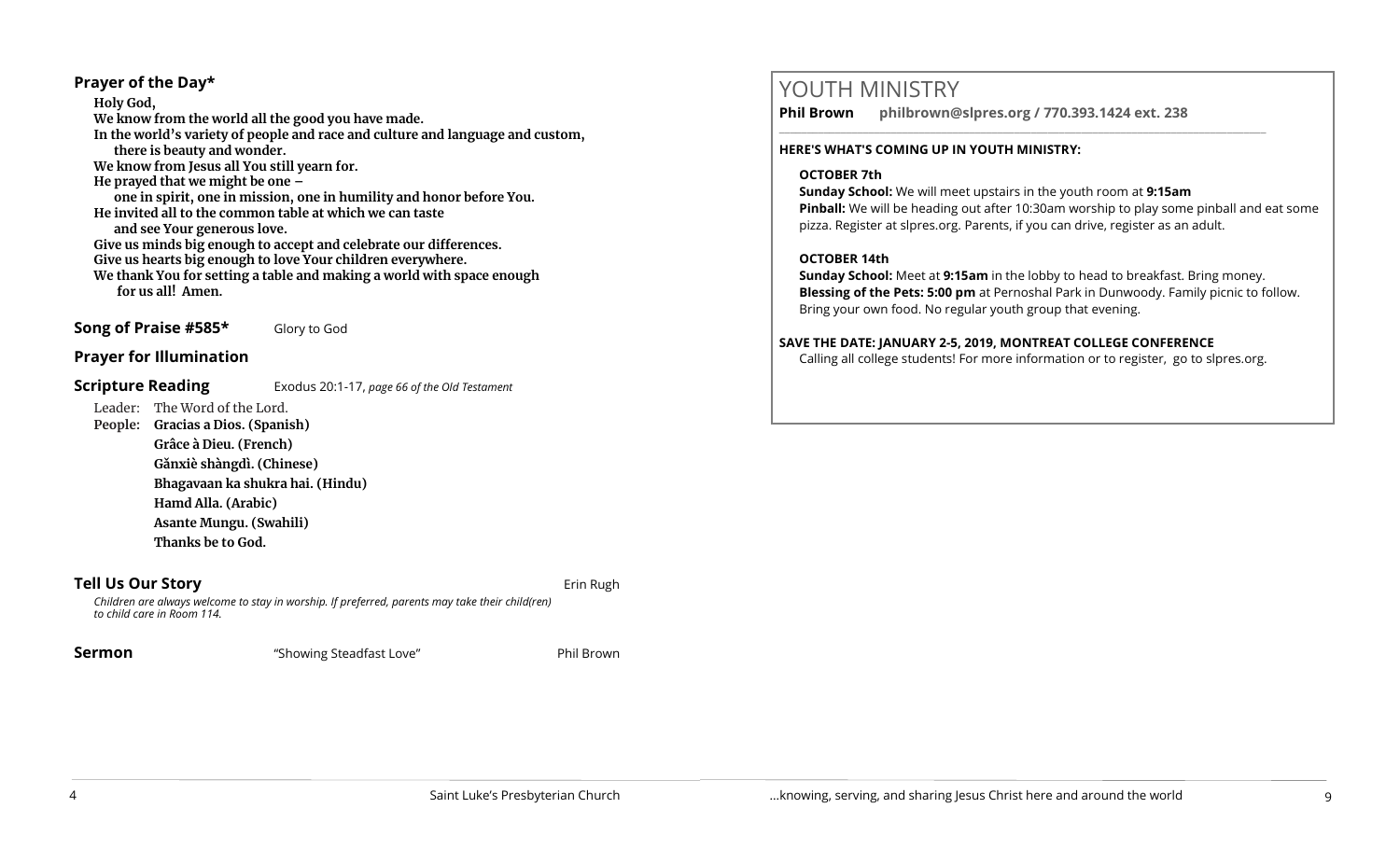# S P L A S H ! CHILDREN'S MINISTRIES

**Catherine Anne Thomas cathomas@slpres.org / 770.393.1424 ext. 228** 

#### **REGISTER YOUR CHILDREN ON REALM!**

Please let us know all the important information about each child in your family so we can better serve them with classes and events. Go to the slpres.org home page and look for the Children's Ministry post with details on how to register.

**\_\_\_\_\_\_\_\_\_\_\_\_\_\_\_\_\_\_\_\_\_\_\_\_\_\_\_\_\_\_\_\_\_\_\_\_\_\_\_\_\_\_\_\_\_\_\_\_\_\_\_\_\_\_\_\_\_\_\_\_\_\_\_\_\_\_\_\_\_\_\_\_\_\_\_\_\_\_\_\_\_\_\_\_\_\_\_\_\_\_\_\_\_\_\_\_\_\_\_\_\_\_\_\_\_\_** 

# **BREAKFAST CLUB BEFORE SUNDAY SCHOOL!**

All first through fifth graders are invited to "ease in" to class time from 9:15 to 9:30am in the Sheppard Hall Loft. Come for eye-opening snacks, low-key activities, and conversation with friends and teachers!

# **SACRAMENT SUNDAY IS TODAY!**

Our first Sacrament Sunday is today, October 7, and will focus on Communion. All children ages PreK through  $3^{rd}$  grade are invited to join us today and for future worship workshops, held on the **first Sunday of the month,** after Tell Us Our Story at 10:30am worship. We will focus on Communion in October, November, December, and January; and Baptism will be our topic in February, March, April, and May. We will learn the hows and the whys of these important sacraments through stories, games, and other activities. For more information, please contact [cathomas@slpres.org.](mailto:cathomas@slpres.org)

### **SAVE THE DATE: TRUNK–N-TREAT IS SUNDAY, OCTOBER 28!**

Trunk-n-Treat is Sunday, October 28! Here is the schedule of events:

4:30pm Carnival

5:30pm Candy Collecting

6:00pm Dinner in the Great Hall (Purchase your dinner ticket at slpres.org!)

# **Holy Communion**

*Communion will be served by intinction (dipping the bread into the cup). Everyone is invited to participate in the sacrament. The cup holds grape juice, not wine, during this service. A server with gluten-free wafers will be standing directly in front of the communion table for those who prefer this option. If you would prefer to be served where you are sitting, please raise your hand.*

# **Profession of Faith\*** From the Belhar Confession (2016)

**We believe in one holy, universal Christian church, the unity of the communion of saints of the entire human family. And we believe that this unity of the people of God must be manifest and active, in that we love one another; that we give ourselves willingly and joyfully to one another, that we share one baptism together, that we eat of one bread and drink of one cup together, that we confess one name, one Lord, for one cause, with one hope, which is the height and the breadth and the depth and the love of Christ, forever and ever. Amen.**

# **Prayer of Thanksgiving**

# **The Lord's Prayer**

**Our Father, who art in heaven, hallowed be thy Name, thy kingdom come, thy will be done, on earth as it is in heaven. Give us this day our daily bread; and forgive us our debts, as we forgive our debtors; and lead us not into temptation, but deliver us from evil. For thine is the kingdom, and the power, and the glory, forever. Amen.** 

# **Words of Institution**

# **Communion Music**